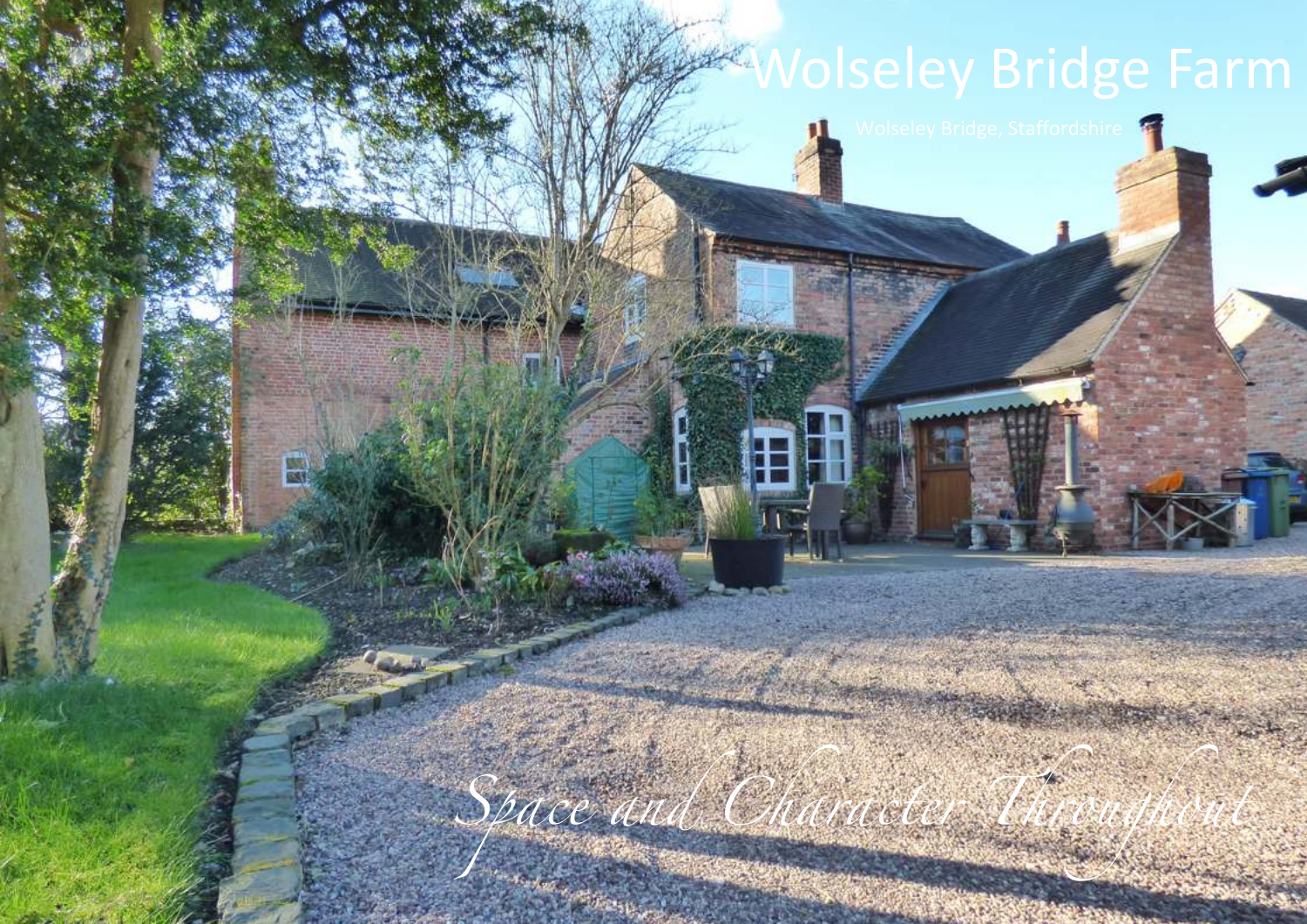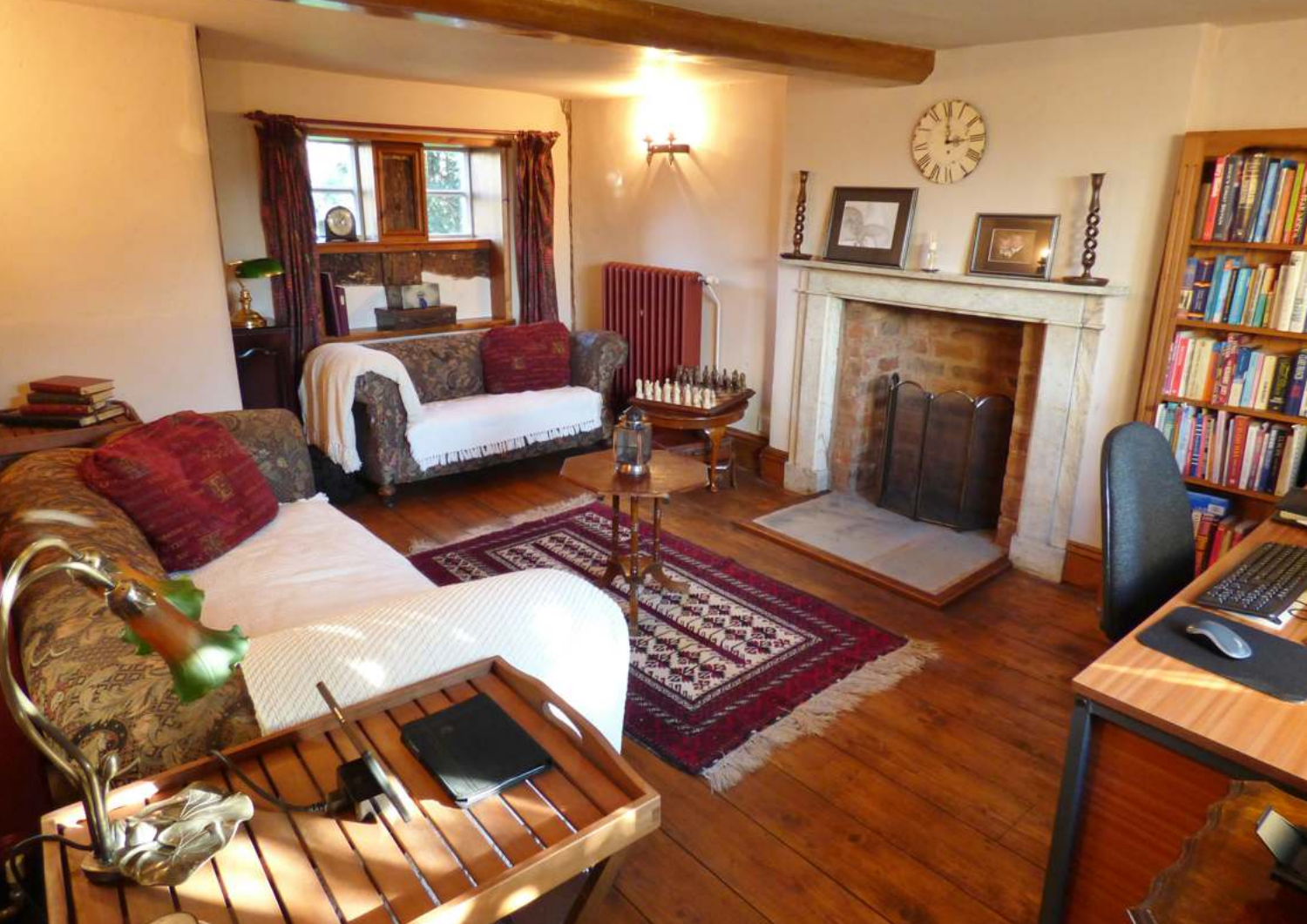# Wolseley Bridge Farm

Wolseley Bridge, Staffordshire, ST17 0XP

An impressively spacious and highly characterful detached farmhouse standing in mature grounds of approximately 0.3 of an acre, on the sought-after edge of Cannock Chase and within a conservation area including the closely neighbouring Trent & Mersey Canal, The River Trent and the Wolseley and Shugborough Estates.

Entrance Porch and Hall, Inner Hall and Guest Cloakroom/Wet Room, Superb Lounge, part oak panelled Dining Room, Sitting Room, Farmhouse Kitchen with adjoining Family Area, extra large Utility Room, Home Office and walk-in Pantry Store.

> Four Generous Double Bedrooms, Dressing Room, Two En-Suites, Family Bathroom and Second Floor Attic Space ripe for conversion.

> > Garage, Parking and Private Gardens.

*A property that simply must be viewed.*

**Guide Price £555,000**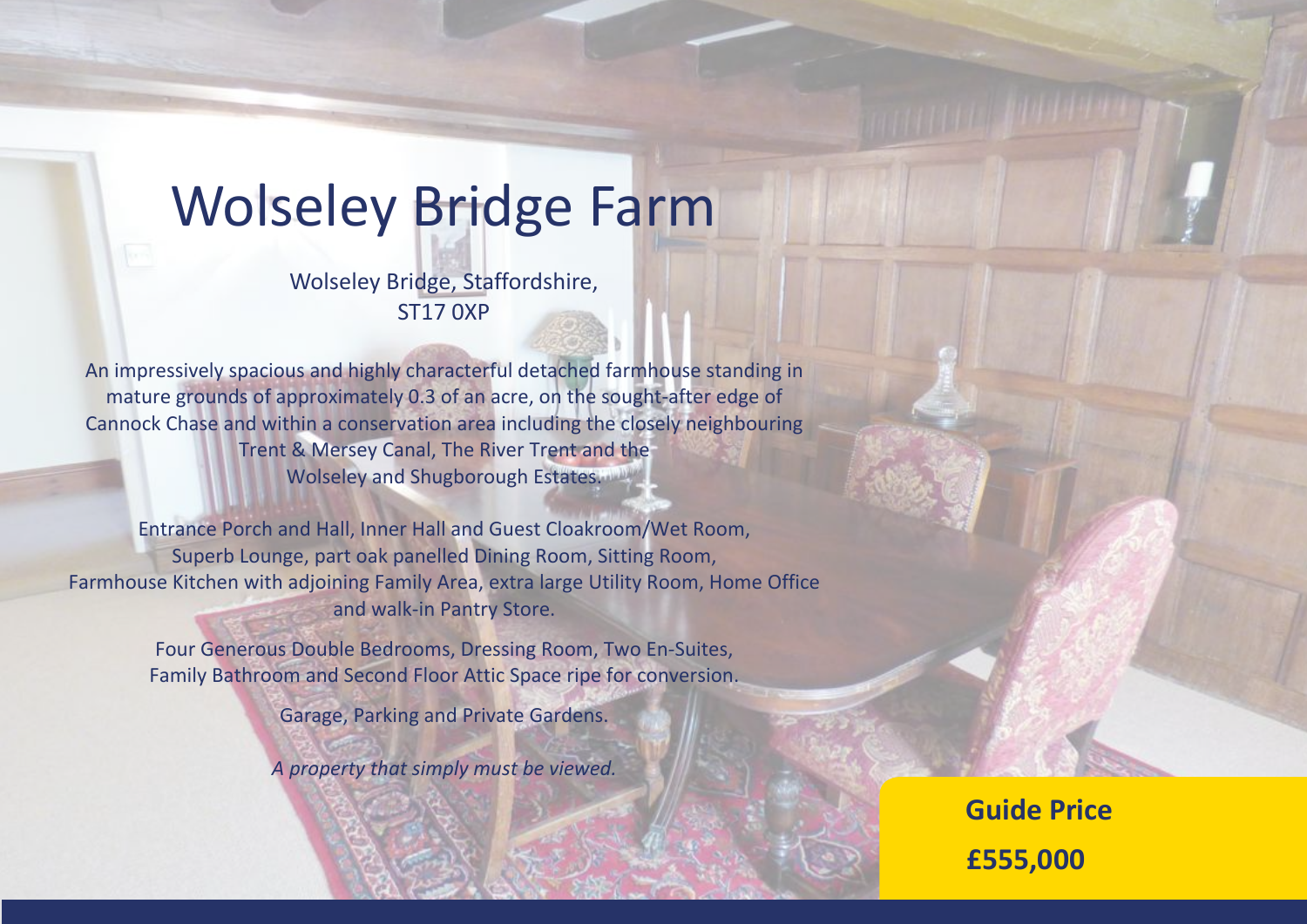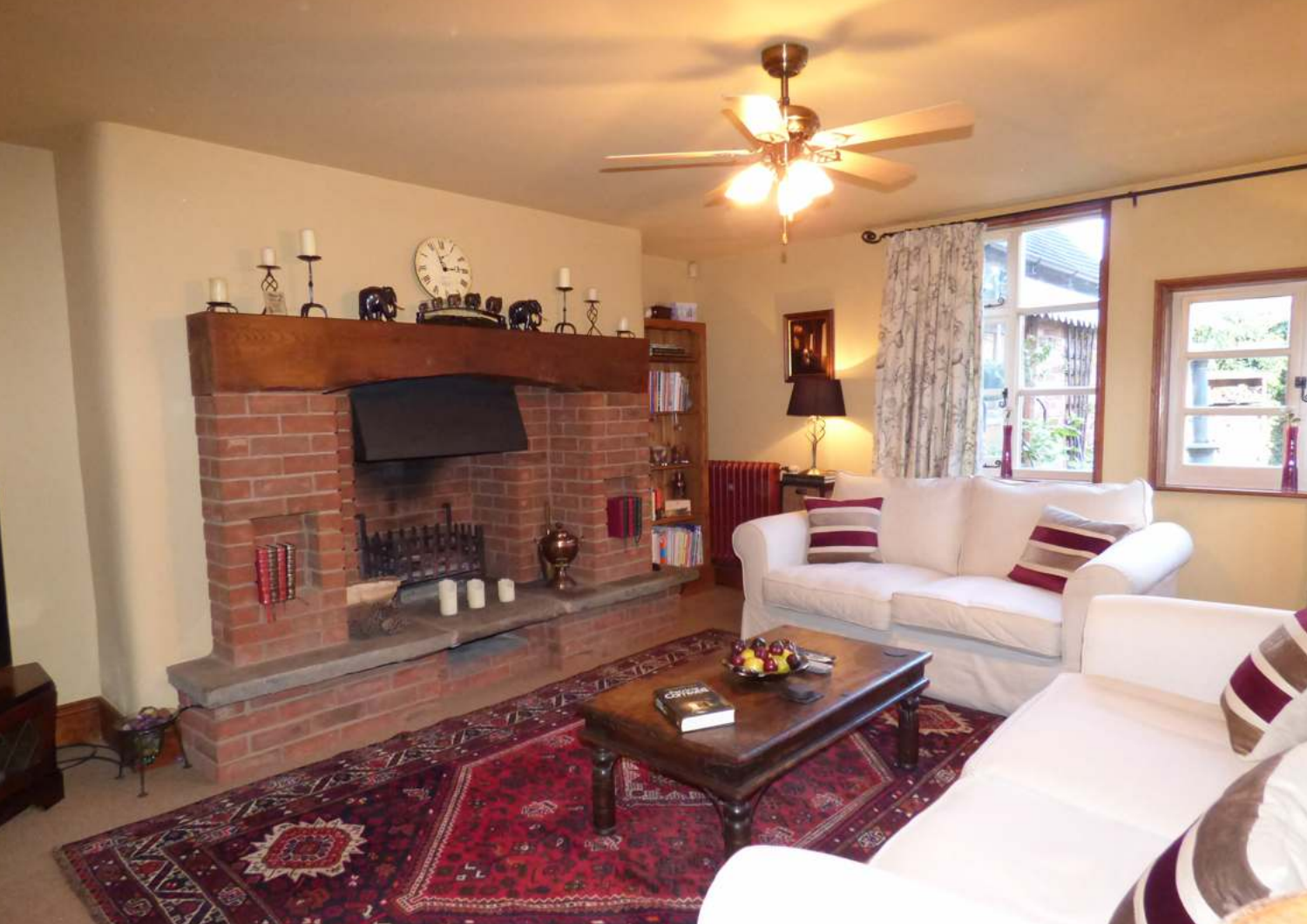#### **The Property**

With a history thought to date back to the 17th century and former use as a Coaching Inn, Wolseley Bridge Farm as it's name suggests, is located just a few yards from the historic Wolseley Bridge that provides crossing over the River Trent and close-by Trent & Mersey Canal. A picturesque Staffordshire area very close to Cannock Chase, the delightful Seven Springs area and only a few miles to the Shugborough Estate.

The current vendors have overseen a comprehensive refurbishment of this unique home and have lavished considerable attention to detail culminating in a character preserved and enhanced home but offering all the comforts of 21st century living.

Oak panelling, quarry tiled floors, original cast iron fireplaces, two log burning stoves, exposed beams and brickwork are just some of the special features awaiting your discovery.

Already a generously sized house, the property nevertheless offers further untapped potential to convert and refurbish the attic space into more bedrooms or maybe a games room or home offices, the choice is yours!

#### **Location**

Within a few hundred yards there is a village shop/post office, Wolseley Garden Centre and Restaurant, craft centre and bus stops and the popular Saint Bede's Preparatory School at Bishton Hall. Positioned on the A51, Rugeley is within approximately 2½ miles, Stafford 7 miles, Stone 12 miles and Lichfield 10 miles. The West Coast mainline is accessible from Stafford with a regular timetable to London Euston. The M6 can be accessed in Stafford or Stoke.

#### **Accommodation**

A **Front Entrance Porch** with feature slate tiled floor and beams gives access to the **Entrance Hall** with quarry tiled floor, staircase leading off and access to the dining room and **Sitting Room**, this being a lovely character room with front and rear windows, focal point marble fire surround, exposed beams and floor boards, built-in cupboard and two cast iron radiators. The **Dining Room** is a fabulous area of good size with beautiful oak panelling and beams in part, feature fireplace with multi-burner, two storage cupboards, cast iron radiator and discreet access to the **Vaulted Cellar**. A useful **Home Office** leads off with built-in shelving, cupboards and quarry tiled flooring.

A substantial **Inner Hall** gives access to a **Guest Cloakroom/Wet Room** with white suite and tiling.

The main **Lounge** is rear facing with windows to two elevations, a superb brick and beamed traditional open fireplace and two cast iron radiators, a lovely evening room to retreat to.

Every farmhouse needs a **Farmhouse Kitchen** and this one has a hand crafted range of natural pine fixed and free-standing storage cupboards with pine work tops and a centre island. Belfast sink, Belling range cooker, extractor hood, space for a fridge/freezer, exposed floorboards and beams, cast iron radiator. Adjacent **Breakfast/Family Room** with vaulted ceiling, Welsh slate floor, feature traditional brick fireplace with log burner, natural brick walling in part, stable door to gardens and cast iron radiator.





Leading off the inner hall is an exceptionally generous **Utility Room** with beautiful Staffordshire blue brick floor, a rare sandstone sink, plumbing for washing machine, fitted units and work tops, Belfast sink, cast iron radiator and two gas wall mounted boilers (one serving each floor). Leading off this room is a large **Pantry** with further quarry tiled floor, shelving and cupboard space, cast iron radiator.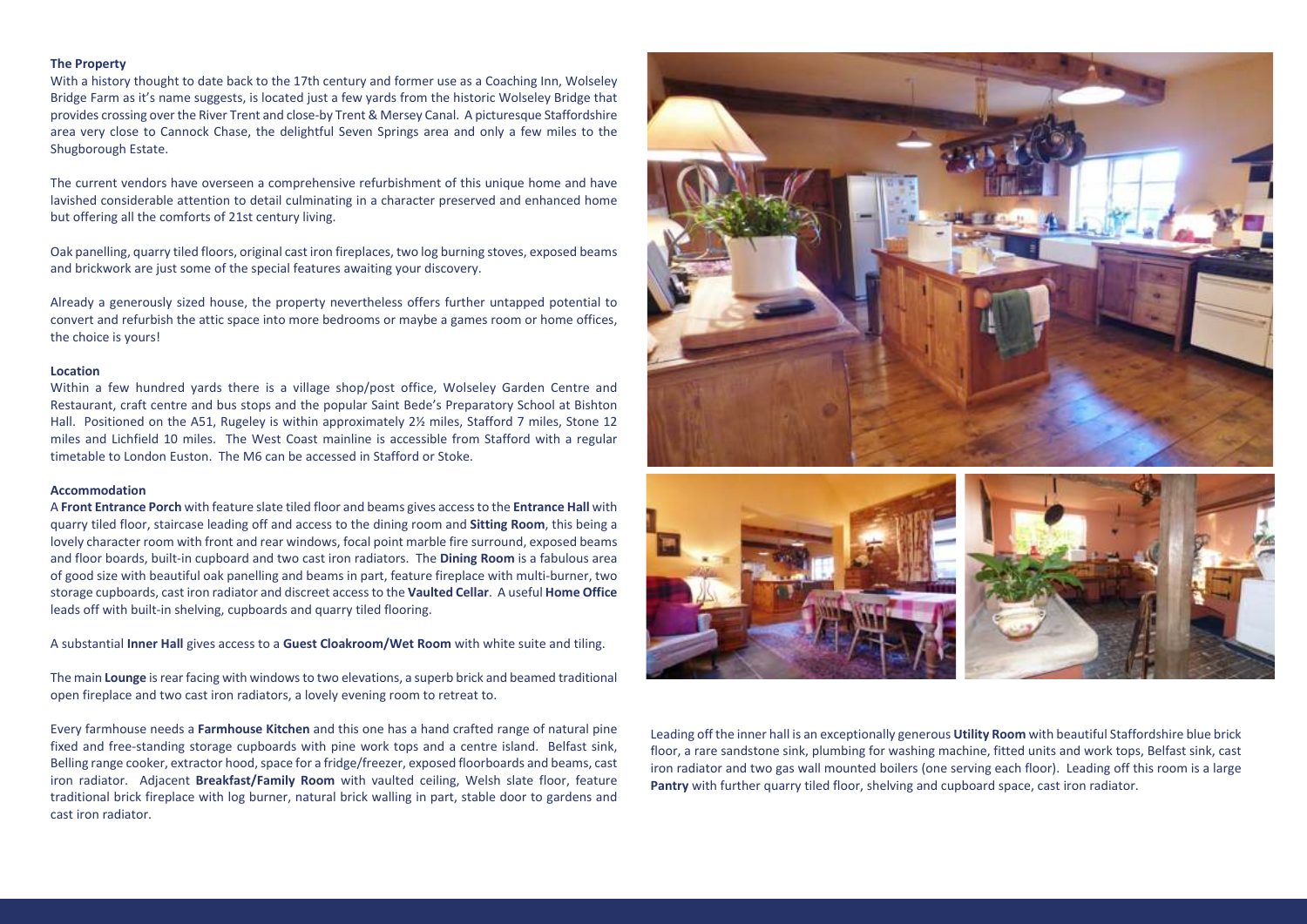**First Floor**, a long **Landing** with original rear garden facing window, two radiators and door to the potential attic rooms.

The **Master Bedroom Suite** has a high level vaulted ceiling, exposed beams and radiator, access to a white fitted **En-Suite Bathroom** with shower over, w.c. and wash basin, sizeable **Dressing Room** with further exposed beams.

**Bedrooms Two, Three and Four** are all very good sized double rooms, all front facing with farmland and country views beyond the main road and all having original bedroom cast iron fireplaces, exposed floorboards and beams in some rooms. **Bedroom Two** has it's own **En-Suite Shower Room** and there is a main **Family Bathroom** which is very attractively appointed with white suite including bath, double width shower cabinet, w.c., wash basin, partial tiling, side and rear facing windows.

The **undeveloped Attic Space** is in need of refurbishment but already has a staircase approach and fitted Velux lights, and offers maximum floor dimensions of 9.8m x 5.4m and 5.6m x 5.2m. An ideal opportunity to create more bedroom/bathroom accommodation or perhaps a games room or home offices.

#### **Outside**

Approximately 0.3 of an acre mature garden plot with vehicular access and gravel driveway leading off Bishton Lane. Mature hedgerows and a wide variety of established planting and trees that provide a good degree of privacy. Sun terrace adjacent to the rear of the house, timber garden shed, greenhouse and detached timber **Single Garage/Store**. Log store.

There is further vehicular access from the front of the property that is shared with the neighbouring home. Overall there is parking capacity for 8 cars or so.

#### **Tenure**

Freehold (Purchasers are recommended to satisfy themselves as to tenure via their legal representative).

#### **Services**

Mains water, electricity and gas are believed to be connected to the property. Private drainage to a septic tank (Klargester). Purchasers are advised to satisfy themselves as to their suitability.

### **Local Authority**

Stafford Borough Council.

### **Useful Websites**

www.environment-agency.gov.uk/maps www.staffordbc.gov.uk/planning

JGA/150216 JGF/030816 MA/RLM/Lich









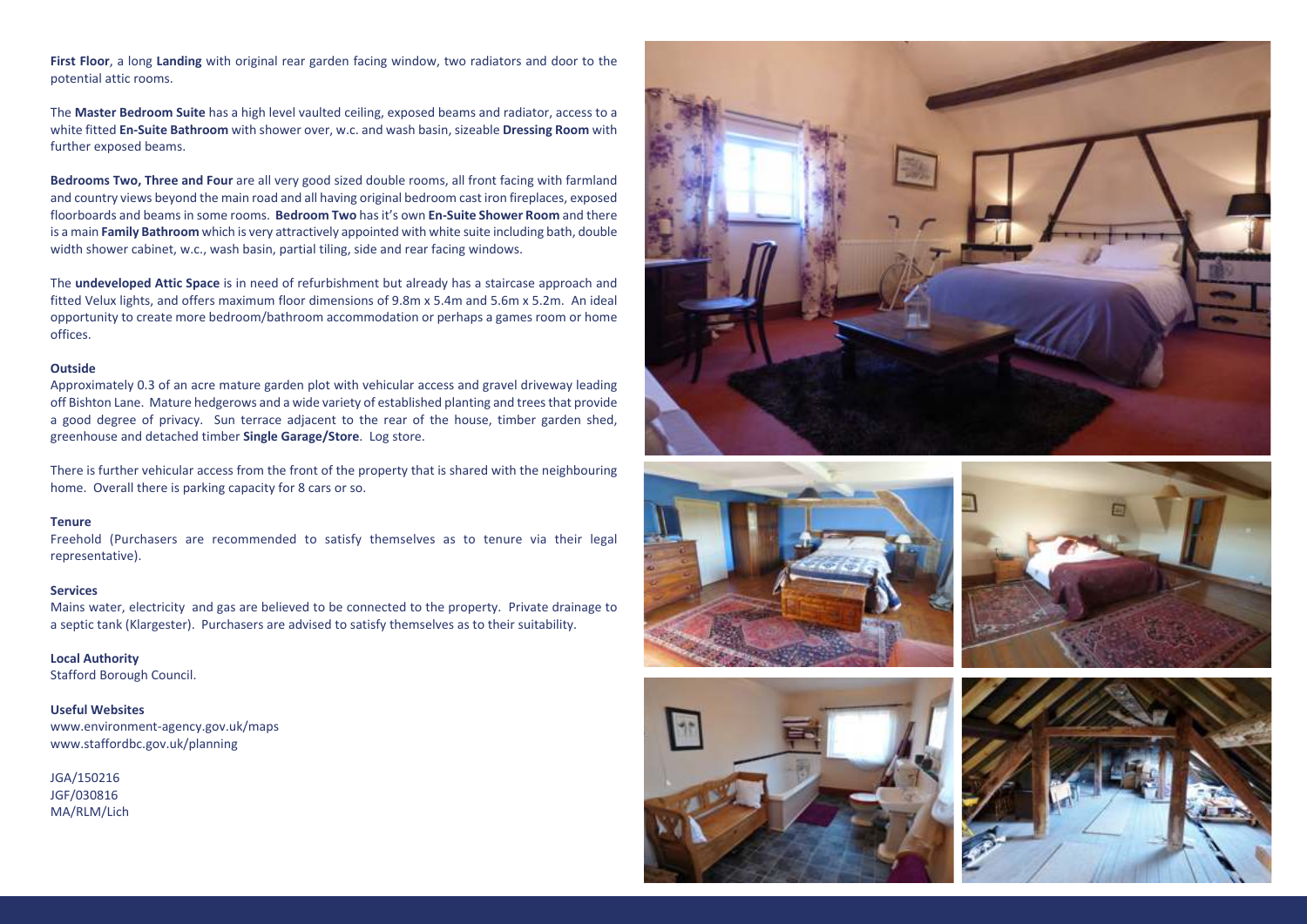





Coint

## **Energy Efficiency Rating**



**John German**

29 Bore Street, Lichfield Staffordshire WS13 6LZ

**01543 419121** lichfield@JohnGerman.co.uk

#### **Floor Plan Clause**

Whilst every attempt has been made to ensure the accuracy of the floor plan contained here, measurements of doors, windows, rooms and any other items are approximate and no responsibility is taken for any error, omission, or mis-statement. This plan is for illustrative purposes only and should be used as such by any prospective purchaser. The services, systems and appliances shown have not been tested and no guarantee as to their operability or efficiency can be given. Made with Metropix ©2017



#### **Agents' Notes**

These particulars do not constitute an offer or a contract neither do they form part of an offer or contract. The vendor does not make or give and Messrs. John German nor any person employed has any authority to make or give any representation or warranty, written or oral, in relation to this property. Whilst we endeavour to make our sales details accurate and reliable, if there is any point which is of particular importance to you, please contact the office and we will be pleased to check the information for you, particularly if contemplating travelling some distance to view the property. None of the services or appliances to the property have been tested and any prospective purchasers should satisfy themselves as to their adequacy prior to committing themselves to purchase.

#### **Measurements**

Please note that our rooms sizes are quoted on a wall to wall basis.











Ombudsman Senates eeen

Ashbourne | Ashby de la Zouch | Barton under Needwood **Burton upon Trent | East Leake | Lichfield | Loughborough Stafford | Uttoxeter | The London Office** 

JohnGerman.co.uk Sales and Lettings Agent